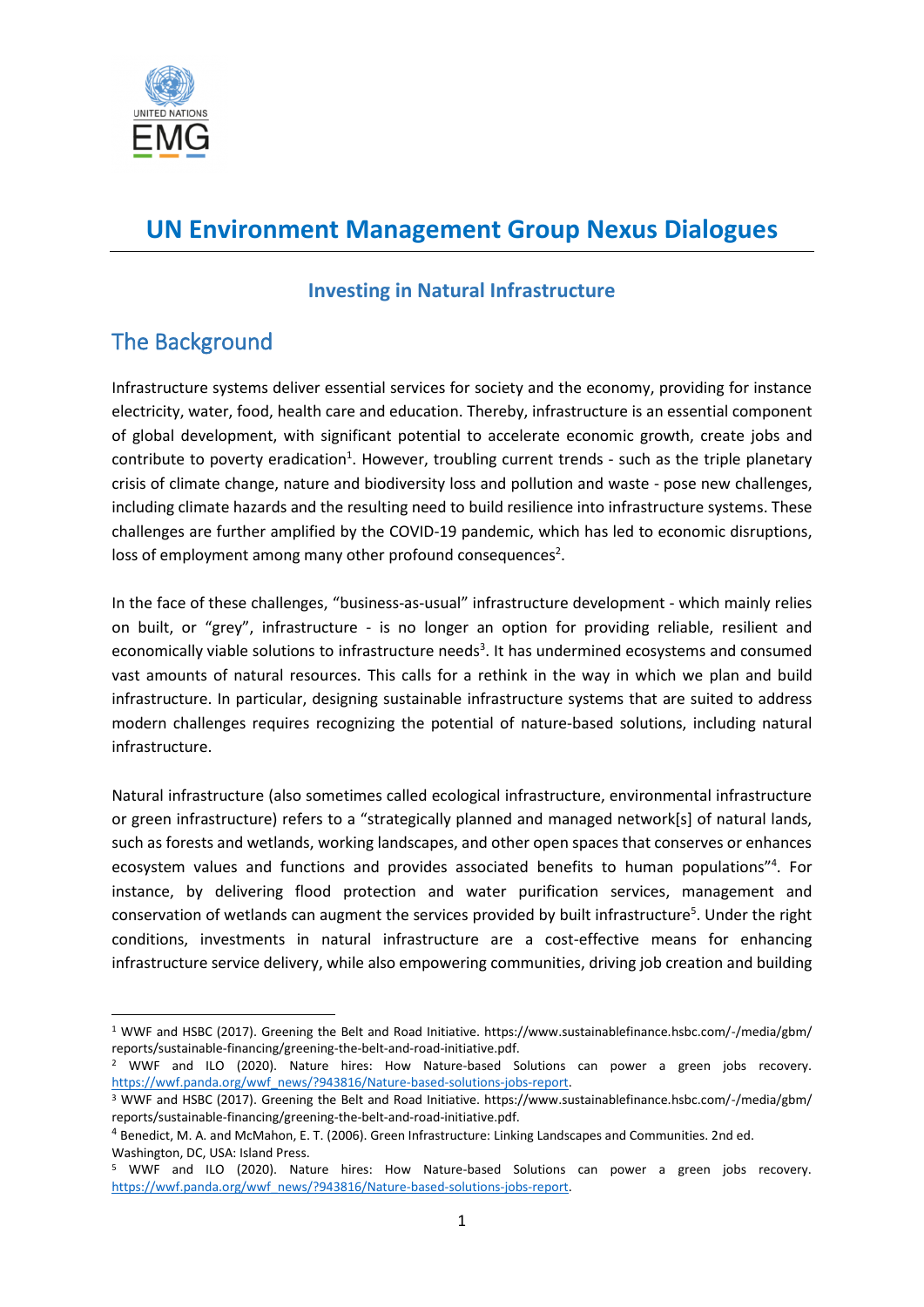

resilience to changing climate conditions and other crises<sup>6</sup>. This also makes natural infrastructure projects well-suited to the recent COVID-19 recovery packages<sup>7</sup>.

However, projects may struggle to secure financing due to unfamiliarity with natural infrastructure solutions, perceived risks and increasingly constrained public budgets. There remains a lack dedicated financial instruments to scale up implementation. Even when financing sources are readily available, governments and financial institutions may lack technical or institutional capacity to develop and appraise bankable projects.

Infrastructure banks and Multilateral Development Banks (MDBs) have an important role to play in addressing financing barriers by providing no- or low-interest loans, in-kind engineering grants, funding earmarked for technical assistance or guaranteeing senior debt to municipalities to support local development programmes<sup>8</sup>. Concurrently, governments can deploy various risk mitigants, promote blended funds and green bonds and foster a wider enabling environment for investments in natural infrastructure. Other actors including those from civil society and the private sector are critical for ensuring that any infrastructure investment reflects the needs and preferences of local communities on the ground. Many natural infrastructure solutions are based on indigenous knowledge, which must be nurtured and integrated into plans early on.

### Natural Infrastructure in the 2030 Agenda

**Natural infrastructure,** as a subset of nature-based solutions, is embedded within the 2030 Agenda and contributes to multiple of the Sustainable Development Goals ("SDGs")<sup>9</sup> either through primary, secondary, or tertiary system connections. It therefore lies at the *nexus* of economic, social, and environmental goals. As shown in the graph below, natural infrastructure influences the successful achievement of poverty eradication (1), zero hunger (2), good health and wellbeing (3) clean water and sanitation (6), decent work and economic growth (8), sustainable cities and communities (11), climate action (13) and life on land (15).

<sup>8</sup> UNEP and AIIB (2021). Collaboration to deliver the infrastructure for tomorrow.

<sup>6</sup> WWF and HSBC (2017). Greening the Belt and Road Initiative. https://www.sustainablefinance.hsbc.com/-/media/gbm/ reports/sustainable-financing/greening-the-belt-and-road-initiative.pdf.

<sup>7</sup> WWF and ILO (2020). Nature hires: How Nature-based Solutions can power a green jobs recovery. [https://wwf.panda.org/wwf\\_news/?943816/Nature-based-solutions-jobs-report.](https://wwf.panda.org/wwf_news/?943816/Nature-based-solutions-jobs-report)

<https://www.greengrowthknowledge.org/blog/collaboration-deliver-infrastructure-tomorrow>

<sup>9</sup> WWF and ILO (2020). Nature hires: How Nature-based Solutions can power a green jobs recovery. [https://wwf.panda.org/wwf\\_news/?943816/Nature-based-solutions-jobs-report.](https://wwf.panda.org/wwf_news/?943816/Nature-based-solutions-jobs-report)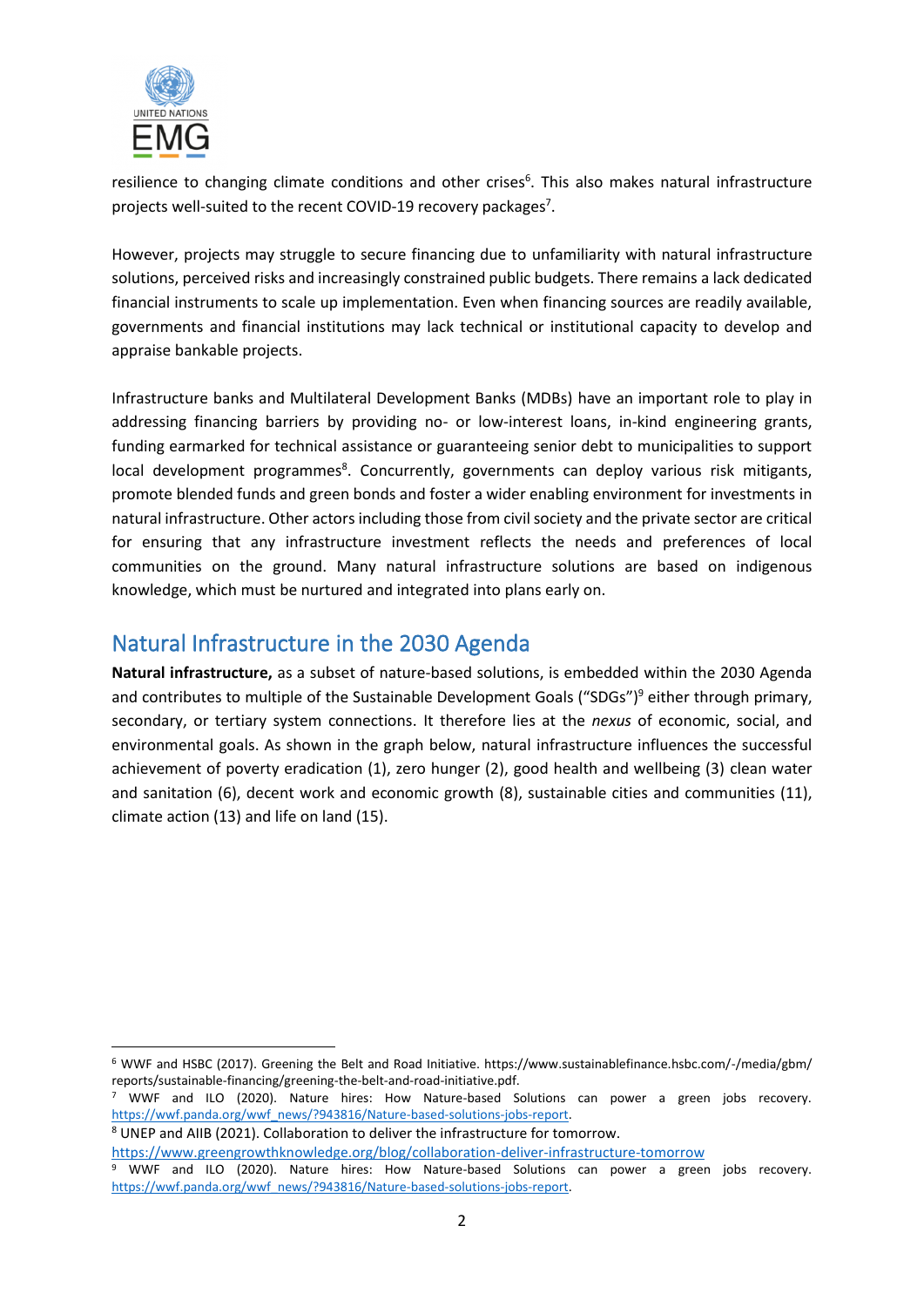



*Figure 1: Natural Infrastructure and the SDGs (Taken from WWF and ILO (2020))*

In addition to the SDGs shown in the graphic above, natural infrastructure holds significant potential to influence progress towards several other SDGs, such as SDG 16 on promoting just, peaceful and inclusive societies. By providing essential infrastructure services in a way that protects and restores ecosystems, natural infrastructure has the potential to reduce conflicts linked to the exploitation of natural resources. As such, natural infrastructure can also limit the risk of resource crises arising as a result of conflict, especially in the face of increased climate stresses<sup>10</sup>.

Furthermore, natural infrastructure contributes to SDG 7 on affordable and clean energy. By reducing energy consumption, providing bioenergy and contributing to carbon uptake and storage, natural infrastructure development can pave the way towards more sustainable energy production. For instance, natural-built hybrid infrastructure such as green buildings or roofs can reduce annual energy consumption by up to 45%, mainly by cooling urban areas $^{11}$ . A final additional example concerns the significant potential of natural infrastructure to advance progress on SDG 14 on life below water. In this context, natural infrastructure solutions such as management of mangroves, wetlands, oyster reefs and sand dunes can foster increased resilience and restoration of coastal ecosystems by, for example, buffering from flooding and storms, minimizing erosion or decreasing wave energy and run $up<sup>12</sup>$ .

[https://ec.europa.eu/environment/nature/ecosystems/pdf/Green%20Infrastructure/GI\\_energy.pdf.](https://ec.europa.eu/environment/nature/ecosystems/pdf/Green%20Infrastructure/GI_energy.pdf) <sup>12</sup> United States of America Office for Coastal Management (2022). Natural Infrastructure. [https://coast.noaa.gov/states/fast-facts/natural-infrastructure.html.](https://coast.noaa.gov/states/fast-facts/natural-infrastructure.html) 

<sup>&</sup>lt;sup>10</sup> IUCN (2021). Conflict and Conservation[. https://portals.iucn.org/library/sites/library/files/documents/NGW-001-En.pdf.](https://portals.iucn.org/library/sites/library/files/documents/NGW-001-En.pdf) <sup>11</sup> European Commission (2014). Green Infrastructure in the Energy Sector.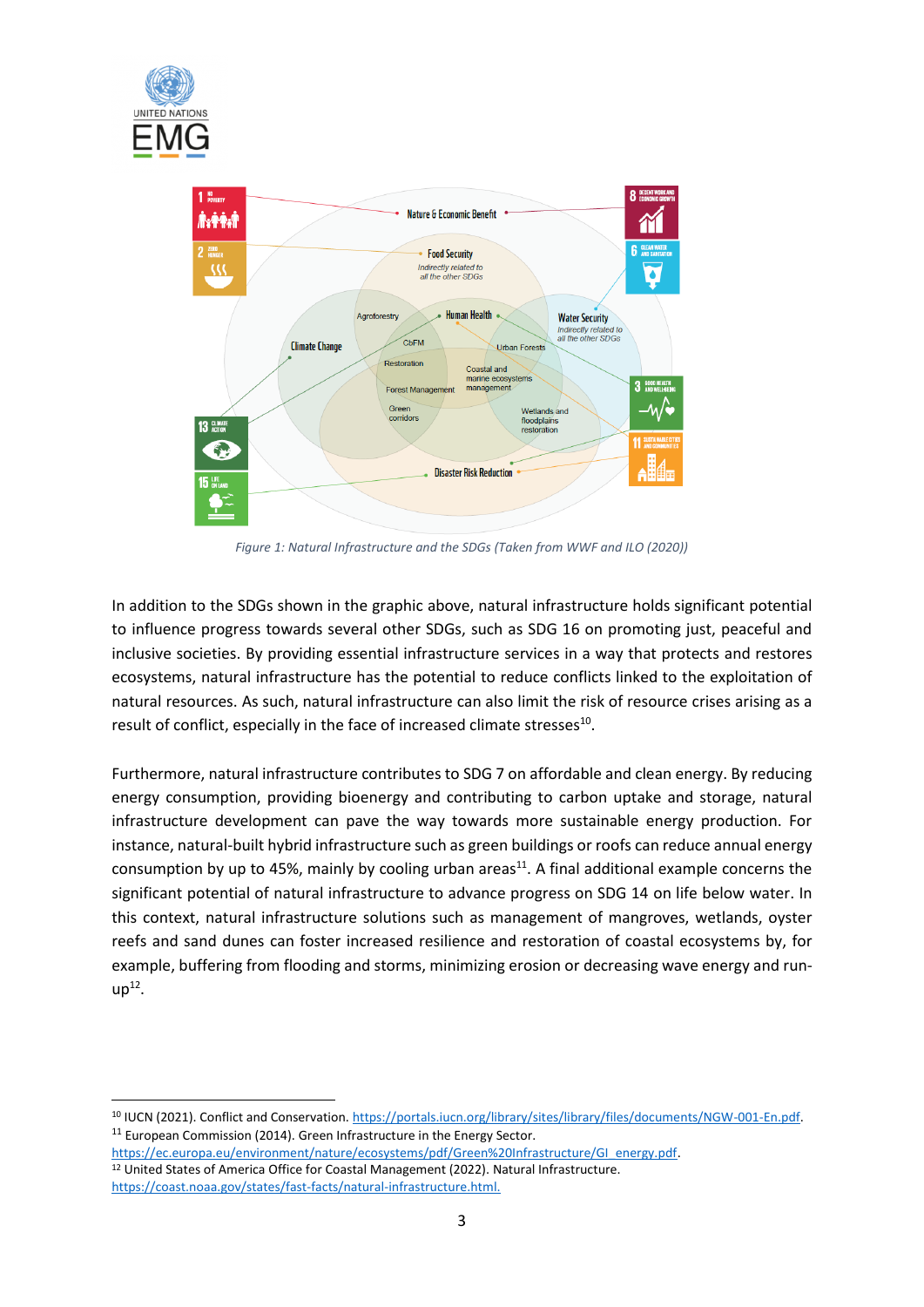

In November 2020, the Senior Officials of the UN Environment Management Group ("EMG") agreed to establish a [Consultative Process on Sustainable Infrastructure](https://unemg.org/sustainable-infrastructure/) to strengthen the coordination of UN-system support to Member States in this area of work. In this context, it was decided that there should be a follow-up to th[e 2019 EMG Nexus Dialogue](https://unemg.org/sustainable-infrastructure/) on Sustainable Infrastructure for the SDGs and advancing EMG Members' shared interest and expertise in sustainable infrastructure.

For this follow-up event**, investing in natural infrastructure** has been chosen as a focus theme. This is not only due to the importance of investments in natural infrastructure for fostering progress towards the SDGs and for stimulating economies and building resilience in the COVID-19 recovery context, as outlined, but also given the prominence of this topic in the recent work of EMG Members. For example, it is highlighted in the International Good Practice Principles for Sustainable Infrastructure as Principle 4: Avoiding Environmental Impacts and Investing in Nature<sup>13</sup>, recently endorsed by EMG Members.

For leveraging the potential of natural infrastructure for fostering progress on the SDGs and a sustainable and resilient COVID-19 recovery, further upscaling of investments is essential. For example, a recent report of the ["State of Finance for Nature"](https://www.unep.org/resources/state-finance-nature) finds that investments in nature-based solutions need to triple by 2030, and to increase four-fold by 2050 from the current level, in order to combat the triple planetary crises<sup>14</sup>. This gap cannot only be filled with public funds, highlighting the need for significant increases in private sector investments in natural infrastructure, as well as other innovative financing mechanisms.

Against this background, the EMG, in close collaboration with the UN Environment Programme's Sustainable Infrastructure Investment Team, the UN Development Programme and the Partnership for Action on Green Economy (PAGE), will organize a Nexus Dialogue on **"Investing in Natural Infrastructure",** with a proposed focus on how natural infrastructure can deliver on the SDGs while stimulating economies and building the resilience of infrastructure systems in the COVID-19 recovery context.

### **Objectives**

**The "Investing in Natural Infrastructure" Nexus Dialogue** will contribute to the EMG Consultative Process on Sustainable Infrastructure by focusing on investing in natural infrastructure as a specific priority theme. Specifically, the Nexus Dialogue seeks to:

<sup>13</sup> UNEP (2021). International Good Practice Principles for Sustainable Infrastructure. [https://www.unep.org/resources/publication/international-good-practice-principles-sustainable-infrastructure.](https://www.unep.org/resources/publication/international-good-practice-principles-sustainable-infrastructure) <sup>14</sup> UNEP, WEF, ELD and Vivid Economics (2021): "State of Finance for Nature". [https://www.unep.org/resources/state](https://www.unep.org/resources/state-finance-nature)[finance-nature.](https://www.unep.org/resources/state-finance-nature)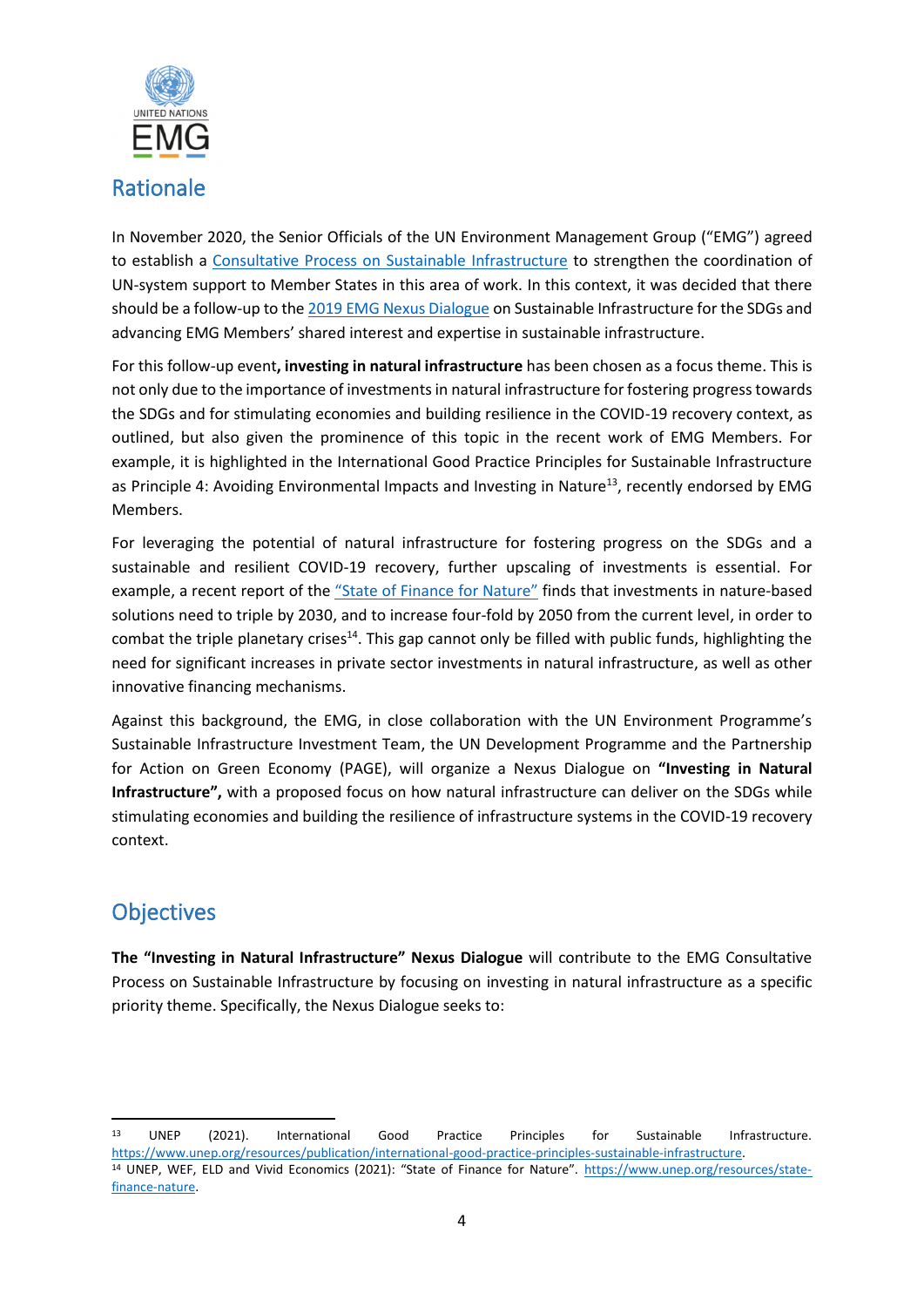

- **Consider the potential of investment in natural infrastructure** as a priority for COVID-19 recovery packages, [including potential social, economic and environmental co-benefits](https://www.iucn.org/sites/dev/files/iucn-nbr-tp-3-compressed.pdf) of investing in natural infrastructure
- **Discuss country implementation challenges and opportunities for mainstreaming natural infrastructure into national infrastructure planning and investment**, including fostering policy coherence across relevant ministries
- **Explore promising and innovative financing mechanisms for natural infrastructure**
- **Sustain political momentum post UNEA-5.2**, in light of UNEA-5's theme of "Strengthening Actions for Nature to Achieve the Sustainable Development Goals"
- **Contribute to widening the discourse surrounding natural infrastructure**, via a nexus understanding with linkages across sustainability, resilience, peace, etc.

#### **Outcomes**

In advancing the current EMG Consultative Process on Sustainable Infrastructure and building on the 2019 EMG Nexus Dialogue, the Nexus Dialogue on **"Investing in Natural Infrastructure"** is expected to contribute to the following specific outcomes:

- **Identify specific financing structures and mechanisms to scale up natural infrastructure investments** in priority countries and regions, including through MDBs such as the World Bank
- **Propose long-term means of implementing the International Good Practice Principles for Sustainable Infrastructure<sup>15</sup> among EMG members**, including PAGE agencies, as per the outputs of the EMG Consultative Process on Sustainable Infrastructure
- **Identify specific policy mechanisms through PAGE** to engage governments investing heavily in infrastructure, in order to strengthen infrastructure's alignment with the SDGs and the Paris Agreement through investment in natural infrastructure
- **Contribute to implementation of the UNEA Resolution on Sustainable Infrastructure** [\(UNEP/EA.4/Res.5](https://wedocs.unep.org/bitstream/handle/20.500.11822/28470/English.pdf?sequence=3&isAllowed=y)), which calls to "promote nature-based solutions as key components of systems-level strategic approaches to infrastructure planning and development"

### Structure and Content

*Virtual format*

<sup>&</sup>lt;sup>15</sup> UNEP (2021): International Good Practice Principles for Sustainable Infrastructure: [https://www.unep.org/resources/publication/international-good-practice-principles-sustainable-infrastructure.](https://www.unep.org/resources/publication/international-good-practice-principles-sustainable-infrastructure)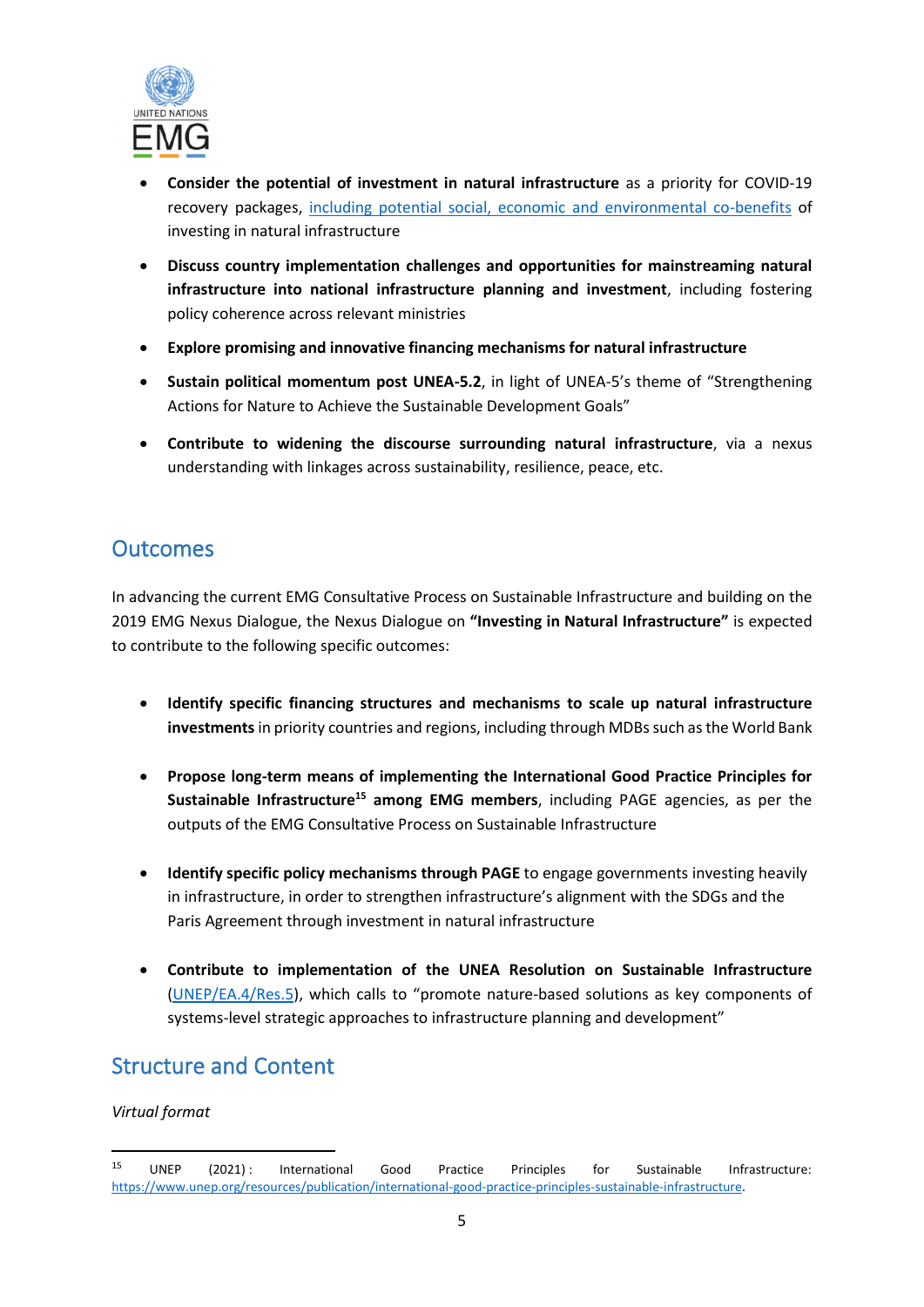

*Length and date: 2 hours, 7 June 2022 (14:30 – 16:30, CET)*

#### Investing in Natural Infrastructure **Time:** TBC

| <b>Time Zones</b> | Introducing and welcoming by EMG Secretariat (Mr. Hossein Fadaei)                                                                                                     |
|-------------------|-----------------------------------------------------------------------------------------------------------------------------------------------------------------------|
|                   | <b>Investing in Natural Infrastructure</b>                                                                                                                            |
|                   | <b>An EMG Nexus Dialogue</b>                                                                                                                                          |
|                   | Convenor: EMG Secretariat                                                                                                                                             |
|                   | Facilitator: Ms. Samantha Stratton-Short - Head of Strategic Initiatives, Infrastructure<br>and Project Management, UNOPS                                             |
|                   | Notetakers: UNEP and UNDP                                                                                                                                             |
|                   | <b>Key Remarks:</b>                                                                                                                                                   |
|                   | Mr. Ali Raza Rizvi - Head, Climate Change, IUCN (5 minutes)                                                                                                           |
|                   | <b>Initial Expert Remarks (25 minutes)</b>                                                                                                                            |
|                   | Ms. Midori Paxton - Head, Ecosystems and Biodiversity, UNDP                                                                                                           |
|                   | Ms. Carmel Lev - Strategy and Partnerships Specialist, Global Infrastructure<br>٠<br>Facility                                                                         |
|                   | Mr. Todd Howland - Chief, Development, Economic and Social Issues Branch,<br><b>OHCHR</b>                                                                             |
|                   | Mr. Brenden Jongman - Lead, Nature-based Solutions, World Bank                                                                                                        |
|                   | Ms. Kantuta Conde – Representative, Network of Indigenous Youth of Latin<br>America and the Caribbean                                                                 |
|                   | <b>Panel Discussion</b>                                                                                                                                               |
|                   | <b>Questions</b>                                                                                                                                                      |
|                   | 1. What are some specific financing structures and mechanisms needed to increase<br>investments in natural infrastructure?                                            |
|                   | 2. How can we integrate discourse around natural infrastructure into existing and<br>future COVID-19 recovery packages?                                               |
|                   | 3. What are the implementation challenges and opportunities to mainstream<br>natural infrastructure into national infrastructure planning and investment<br>policies? |
|                   | 4. Who are additional stakeholders we need to engage to increase the inclusivity<br>and resilience of the recommended solutions?                                      |
|                   | 5. What are three actionable next steps that the UN system can work towards<br>advocating for- and investing in- natural infrastructure?                              |
|                   |                                                                                                                                                                       |